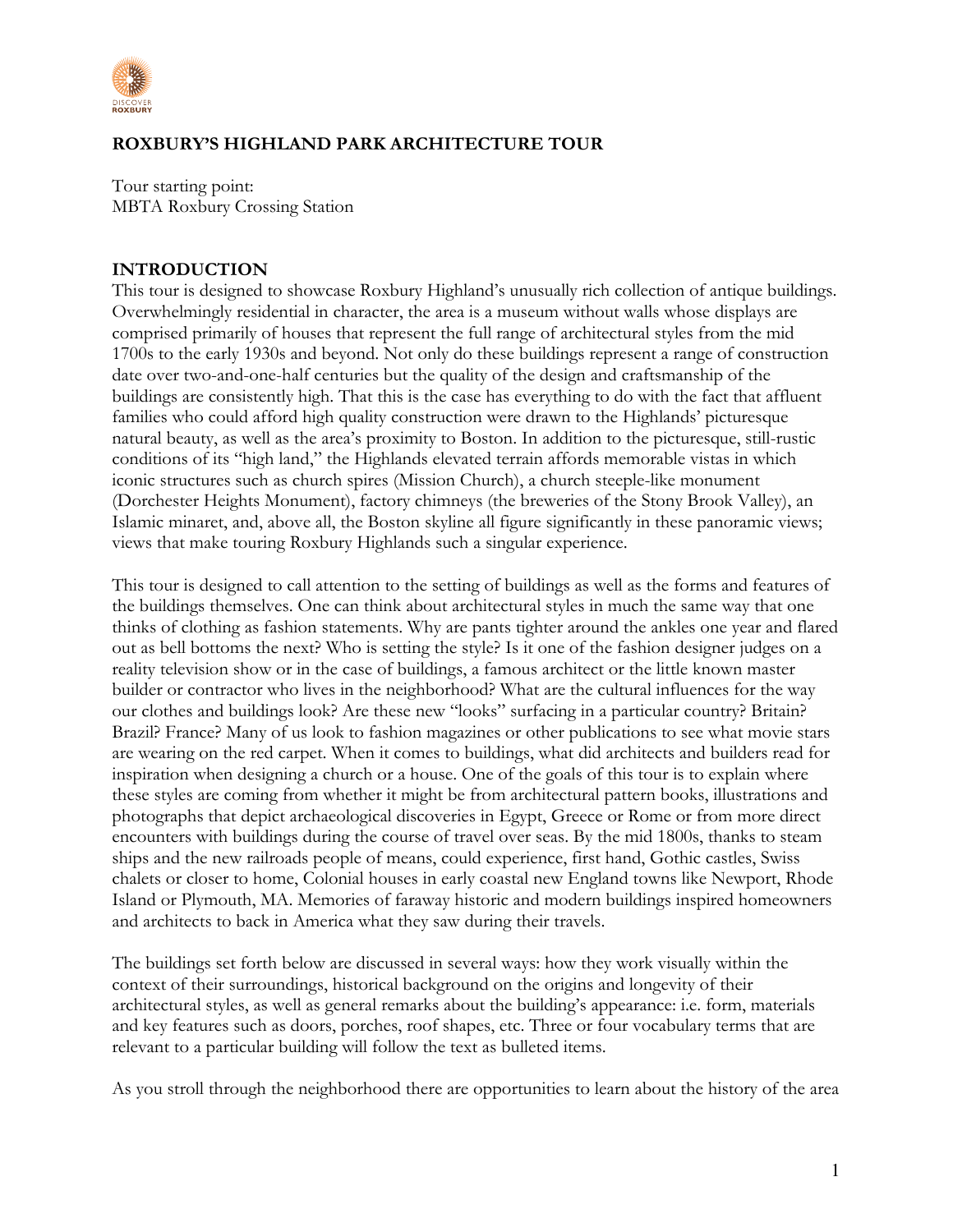

even if you do not have your guidebooks in hand. This is particularly the case at John Eliot Square where several historical markers are located at the north end of the First Church's park. Over time, local residents and others who cared deeply about the history of Roxbury have erected markers and plaques that speak to the Highlands' key role as a strategic military site at the very beginning of the American Revolution, and its role as the focus of the religious life of the community as embodied by the First Church of Roxbury (1803) or more recently the Islamic Cultural Center.

Our tour begins across Tremont Street from the Roxbury Crossing T-station to look at historical panels depicting maps that will provide a sense of where Highland Park fits in geographically with the rest of Roxbury as well as to trace the tour route. This stop will provide an opportunity to provide a thumbnail sketch of Roxbury history and development. We will then cross Columbus Avenue to point out the Islamic Society of Boston Cultural Center (1 Malcolm X Boulevard).

Built in 2006 from designs provided by Steffian Bradley in consultation with Dr. Sami Angawi architect and founder of the Amar Center in Jeddah, Saudi Arabia, the Islamic Society of Boston Cultural Center serves the growing Islamic population in Greater Boston, now numbering 70,000. The building has space for 20,000 worshippers, an elementary school serving 300 children, a social hall, funeral facilities and administrative offices. The building's distinctive appearance speaks to the fact that unlike all the other buildings in Highland Park, its design is not rooted in Western European tradition. While its red brick materials acknowledges Boston's favorite building material, its exotic roofline with a great dome and soaring minaret add much interest to the scenic vistas evident from the neighborhoods higher elevations.

Continuing westward along Columbus Avenue we will consider the buildings of the Roxbury Community College. Founded in 1973 and first housed in an old car dealership in Grove Hall, it moved to its present site in 1988. Architecturally, the College's building's celebrate Boston's centuries-old affection for red brick; a tradition that goes back to the early 1700s as seen in old buildings in downtown Boston such as the Old State House (1713) and Union Oyster House (1710s) which is located behind Boston City Hall. The College's building's distinctive A-shaped gable forms as well as the contrast between red brick and light-colored concrete trim recalls Queen Anne style school buildings of the late 1800s. Designed by Stull and Lee, these buildings house programs in liberal arts, business administration, health sciences, human services and technologies.

Turning left we will head towards Roxbury Street. We'll walk by a seven foot bronze statue created in 1990 by Roxbury artist John Wilson (1922-) who grew up in Roxbury and studied at the Boston Museum School. Depicting a Father and Child Reading, the stature is located between the Administration Building and Media Arts Center.

As we ascend Roxbury Street's gentle incline we'll walk past the Louis Prang Lithographic Factory at 280-286 Roxbury Street (1867) where the first Christmas card was printed in 1875. Just as Josiah Chickering lived around the corner from his Columbus Avenue piano factory in the South End, Prang lived behind his factory and we will see his house near the end of the tour. The design of Prang's factory is unusually fancy; perhaps due to the fact that Prang's product was considered to be artistic. Indeed, he was in the business of reproducing reasonably priced copies of great paintings in the form of chromolithographs. Architecturally, Prang's factory combines elements of the Italianate and Mansard styles.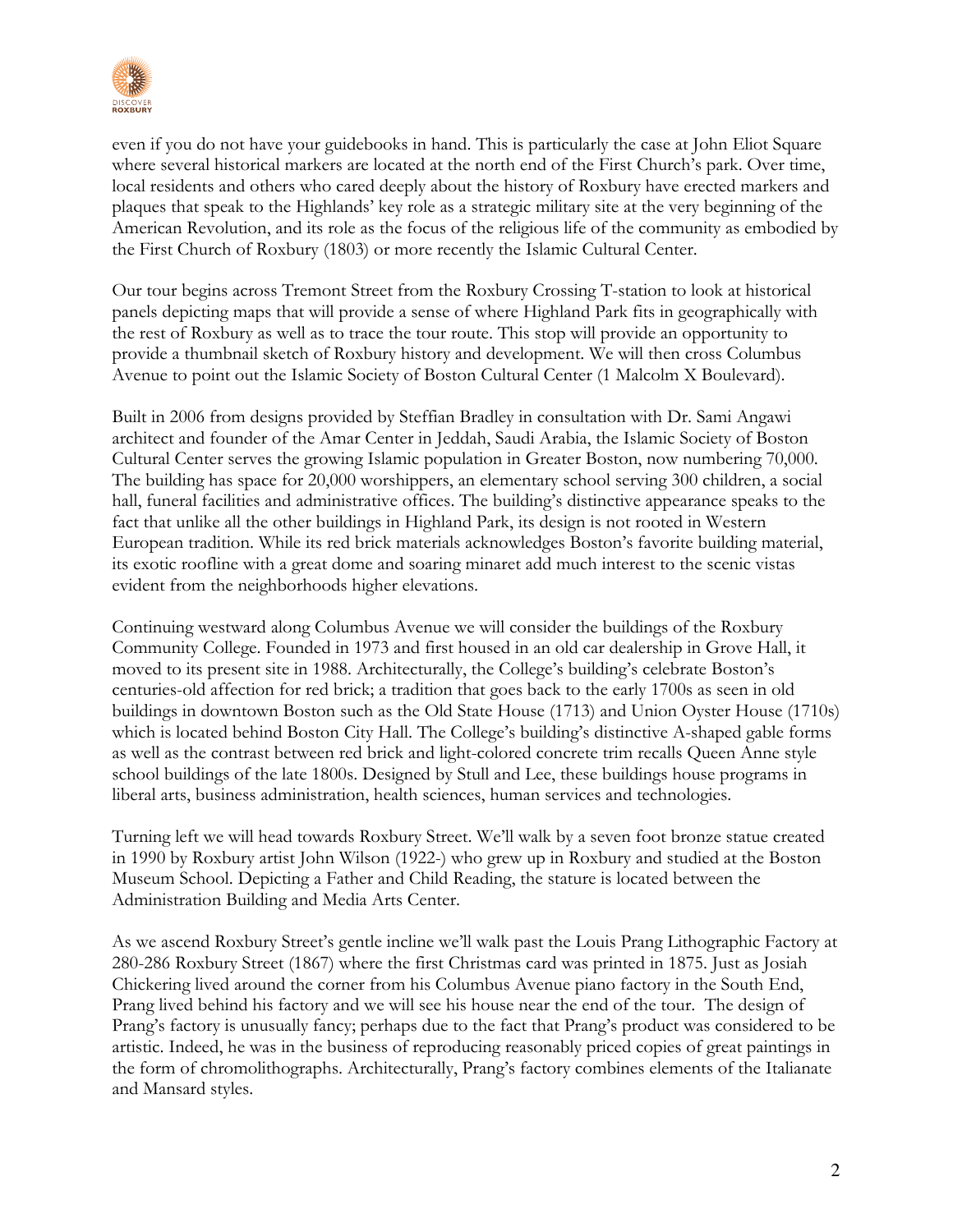

# **JOHN ELIOT SQUARE**

## **Dillaway Thomas House**

183 Roxbury Street Built 1750

The Dillaway Thomas House is the oldest house that we will view in the course of this tour. Flanked by one of the most memorable views of the Boston skyline on the south and the Art Deco James P. Timilty Middle School on the north, few historic streetscapes evoke the passage of time as memorably as this one. The first thing to notice about this house is its form or volume which is reminiscent of a school lunch box. Here, its rectangular form is crowned by a double-pitched gambrel roof. The gambrel shape was popular in New England from around 1700 until the 1780s. When this house was built during the middle of the 1700s, the gambrel was at the height of its popularity. Families liked the fact that a roof shaped like this provided more head room in an attic than was possible with a gable roof. Additionally, the gambrel roof was very practical when it came to dealing with extreme weather as snow did not linger and accumulate but rather slid easily off of its double-pitched slopes.

At the Dillaway-Thomas House, the main, street-facing wall is very balanced with a front door flanked by pairs of windows. The front porch or portico was added in the early 1800s evidently in an effort to make the house more up to date. The slender porch columns and the curved porch roof speak to proportions and forms that were popular in the Federal style that followed the Georgian style after 1790. The Doric pilasters flanking the front door appear to be more 1750 than 1803 as does the multi-panel front door. The Federal Style fell from favor as the Greek Revival came into its own after 1830. Also of interest are the raised and molded window surround that are typical of mid 18<sup>th</sup> century American houses. The window's glass panes are set off by narrow pieces of wood called muntils while the panes and muntins are contained within a wooden enframent called sash—in this case upper and lower sash. The 6/6 double hung sash probably replaced sash containing smaller panes with 12 glass panes contained within each sash.

In terms of architectural style, the Dillaway-Thomas House maybe categorized as Georgian. George was the name of the three Kings who ruled England for most of the 1700s. This style placed a great deal of importance on logical, well-balanced designs whose roots lay in the Italian Renaissance of the 1500s. This style was late reaching England's shores—gaining popularity after the re-building of London after the Great Fire of 1666. Renaissance influence in the Boston area first surfaces in the North End in 1690 at the Foster-Hutchinson House—so even before the Georges ruled England the style was percolating in coastal New England towns.

## **Architectural Terms**

**Clapboards**: Thin horizontal boards of tapering section used to seal houses against the wind and cold. The harsh New England climate made these overlapping boards necessary. Clapboards became one of the most common wall coverings in wood-frame houses.

**Column:** A vertical, round structural post. In styles derived from Classical architecture the column usually consists of a base, shaft and capital.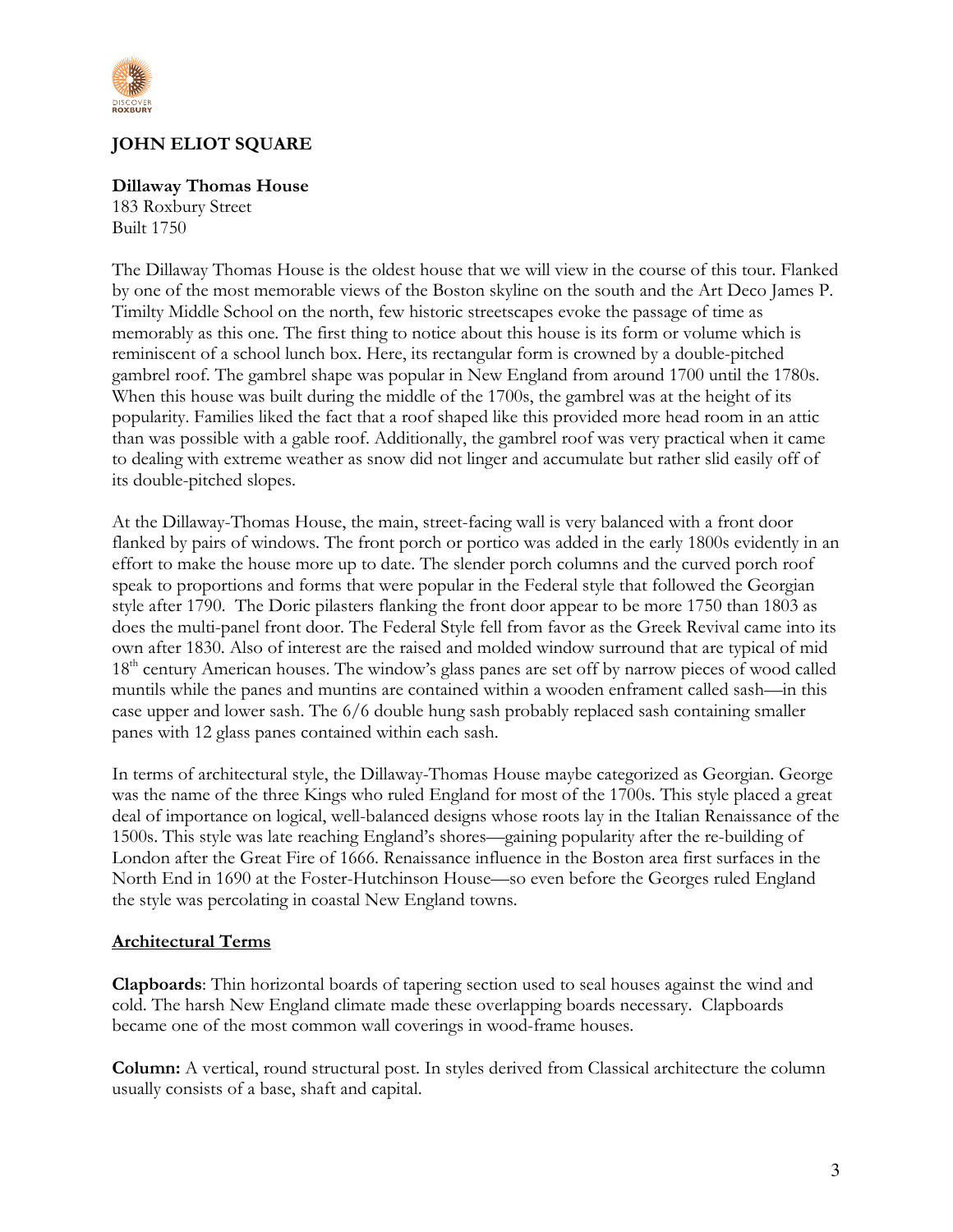

**Fanlight**: semi circular or elliptical windows that appear over doors to permit more light to enter front halls.

**Gambrel roof**: A roof with two slopes of different pitch on either side of the ridge.

**Pilasters**: Ornamental elements designed to look like flattened-out columns that frequently flank a front door Georgian

**Portico:** A formal porch with a roof supported by columns attached to the main entrance of a house.

# **James Timilty School**

On the north side of the Dillaway-Thomas House is the James Timilty School. Built during the early 1930s at the beginning of the Great Depression, this school is exciting for the Highlands to have because it really brings this interesting architectural story well into the twentieth century.

The Art Deco style relies heavily on distinctive ornament for maximum visual impact. The ornament is hard edged and rectilinear with much emphasis placed on unobstructed forms. Indeed verticality is stressed in most Art Deco buildings. Like a number of architectural styles, the Art Deco became fashionable after being featured at a world's fair—in this case the Decorative Arts Exhibition in Paris in 1925.

The Timilty School is a U-shaped three story building that is composed of concrete and brick. Bricks of two or more colors are frequently employed in this style to create an interesting polychromatic effect. Indeed, in evidence at the Timilty School are narrow horizontal courses of blackened brick that contrast with the dark red brick of the main body of the school. Countering this horizontal emphasis are three vertical lengths of angled brick which define two narrow window bays that are in evidence above the entrances. The entrances are sheltered by semi-circular marquees that were probably consciously designed to echo the semi-circular shape of the front porch's roof of the Dillaway –Thomas House next door. Architects frequently reference features of nearby buildings in designs for new buildings. The curved walls that flank the schools' entrances are laid up in glass brick—a material that was frequently used in Art Deco architecture.

The semi-circular marquees above the two entrances echo the shape of the Dillaway-Thomas House's front porch. Flanking the entrances, are curved walls of glass bricks which were also frequently used in Art Deco design.

## **Architectural Terms**

**Glass bricks**: Blocks of glass that are opaque rather than clear and are intended to be both decorative while permitting light to filter into an interior.

**Polychromatic brick**: Multi-colored brickwork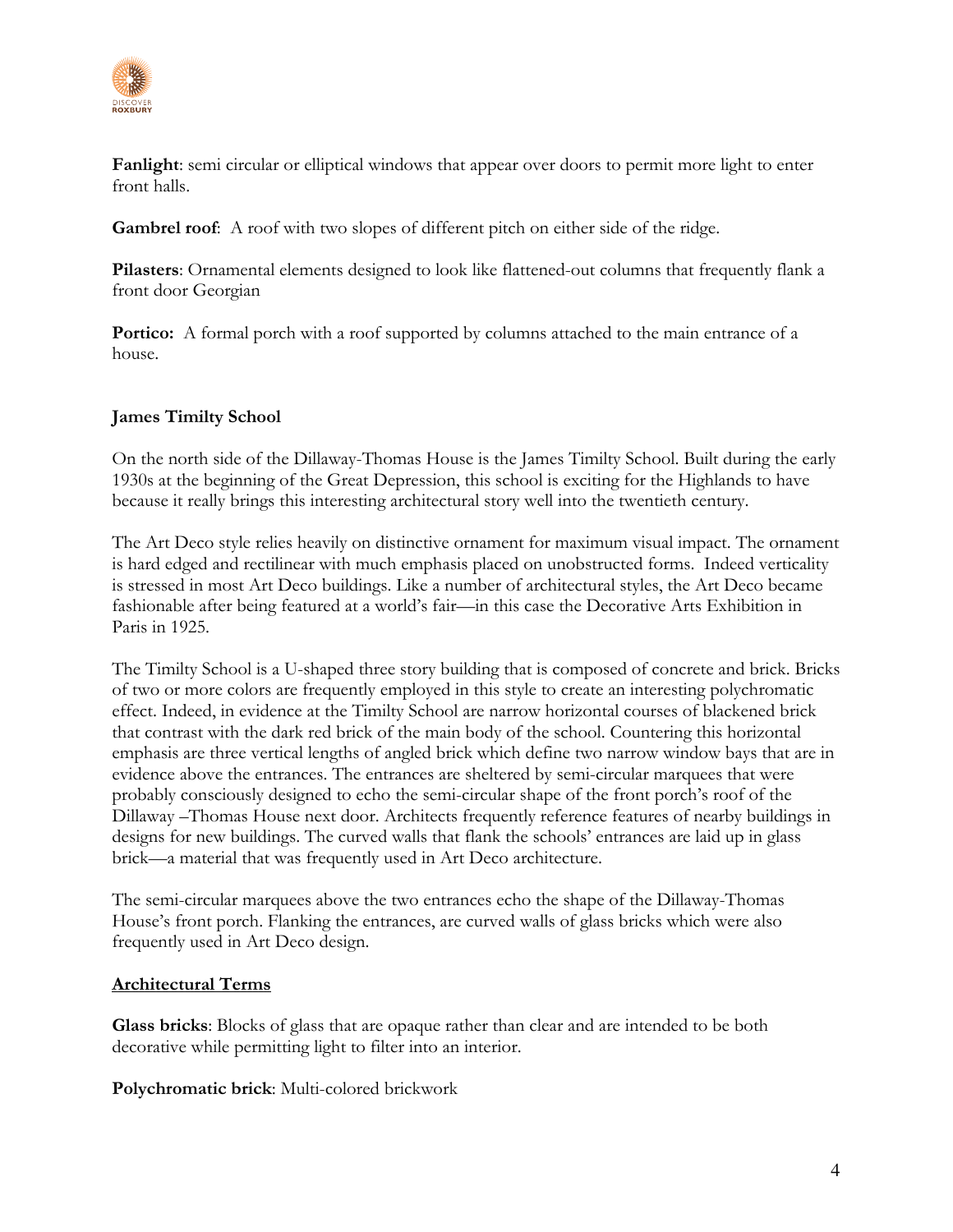

**The First Meeting House** John Eliot Square 1803-1804 William Blaney, Master Builder

The First Meeting House has the distinction of being the oldest wooden church structure in the City of Boston and is the fifth meeting house to occupy this site. The church's construction and design is attributed to William Blaney who was a member of the Roxbury building committee. He is said to have based the meeting house's design on the First Church in Newburyport—because of its rich inventory of architectural elements, this church provides a one-stop opportunity to learn architectural terms. These elements are rooted in the ancient Classical and Renaissance design traditions. Ancient cultures held great meaning for educators and students back in the eighteenth and early nineteenth century because learning to read Greek and Latin were required by the schools.

The 1803 Meeting House has two structural components that are 2.5 stories in height: a long rectangular sanctuary measuring seven-by-five-bays and a center pavilion containing a vestibule that projects from the main façade. The pavilion rises to a triangular pediment that contains a central lunette or "half moon" window. Set back from the pavilion's pediment atop the northern end of the sanctuary's roof ridge is a four-stage steeple. Particularly noteworthy for its circular clock faces, carved urns at the corners of its second stage as well as the fourth stage's small dome-shaped roof which is surmounted by a weather vane. Rendered in hammered metal, the weather vane takes the form of an unfurled pennant.

The sanctuary's side walls are of great visual interest because of the repeated forms of the windows' projecting lintels. In this case, the lintels take the form of small molded cornices that cast pleasing shadows on the wall surfaces. The center pavilion features a main entrance that set within a blind arch and is crowned by a graceful elliptical pediment while the flanking doors are topped by semicircular fanlights. In evidence above the main entrance is a graceful Palladian window.

## **Architectural Terminology**

**Blind arch**: A shallow, arched recess designed to surround a door or window. Since this type of arch does not provide access into another space it is called blind. Frequently used in Federal Style architecture, the blind arch was used in high style residential and public building design.

**Lunette window:** A semi-elliptical window that is sometimes called a half moon window. Lunettes were frequently used in Federal style design for attic windows of both houses and public buildings.

**Palladian window**: A three-part composition for a window, in which a round-headed opening is flanked by lower flat-headed openings and separated from them by columns or pilasters. Named for Andrea Palladio who invented this window type in Northern Italy during the late 1600s

**Pavilion:** a projecting section of a façade designed to give architectural emphasis.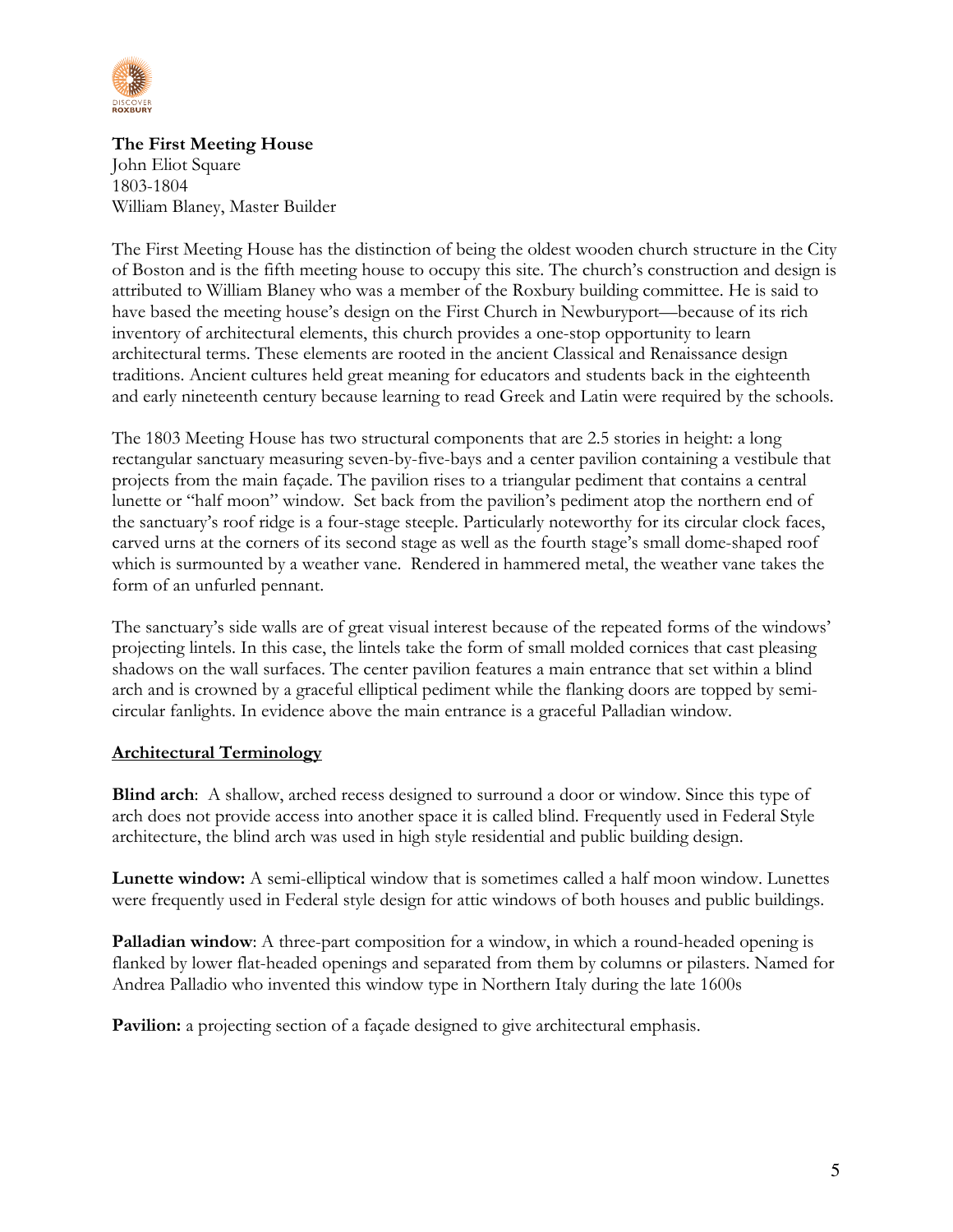

**Ionic Hall** 149 Roxbury Street Built 1800 Style: Federal with later Greek Revival elements

Built as a private residence in 1800, this house originally had a more Federal style appearance until its original low-hipped roof was replaced by a more Greek Revival side gable roof. This transformation probably occurred during the 1830s or 1840s. At that time the house's Ionic portico was added in a further effort to provide a more up to date appearance. The main entrance's porch is characterized by fluted Ionic columns that support a heavy entablature that, in turn, is crowned by a low-hipped roof. Flanking the front door are Ionic pilasters. Above the front door is an ornamental panel depicting a Greek design called an anthemion. While the Greek Revival elements of this house are clustered around the front door and evident in the pedimented attics, more typically Federal are the smooth, unadorned red brick walls and the delicate ornamental cornice detail in evidence above the third story windows. Part of the house's later make over may have involved widening the side walls from two bays to six bays.

After decades as the residence of a Captain Stoddard and later his daughter, a Mrs. Hammond, the house became Saint Luke's Home for Convalescents. Since the 1960s, the building has been used by St. John's / St. James Episcopal Church

## **Architectural Terminology**

**Anthemion**: a flat ornamental design arranged in radiating clusters usually based on the flowers of the honeysuckle; found in Greek architecture.

**Entablature**: in classical design. A richly detailed horizontal member resting on columns or pilasters. It is divided horizontally into three main parts: the architrave, the frieze and the cornice.

Pedimented attic: in classical architecture, the low triangular gable end of the roof, framed by raking cornices along the inclined edges of the roof and by a horizontal cornice below. In New England, pedimented attics could be quite steeply pitched, not necessarily following the low triangular gable favored by more "pure" forms of classical architecture.

## **St. Luke's Chapel** 149 Roxbury Street Built 1901 Cram, Goodhue and Ferguson, Architects Gothic Revival

Designed in 1901 by the eminent Boston architectural firm of Cram, Goodhue and Ferguson, much of this toy-like building's appeal lies in its small scale and formal architectural features that might otherwise seem more at home on churches many times its size.

Possessing a Latin cross shape, this diminutive house of worship is constructed of red brick with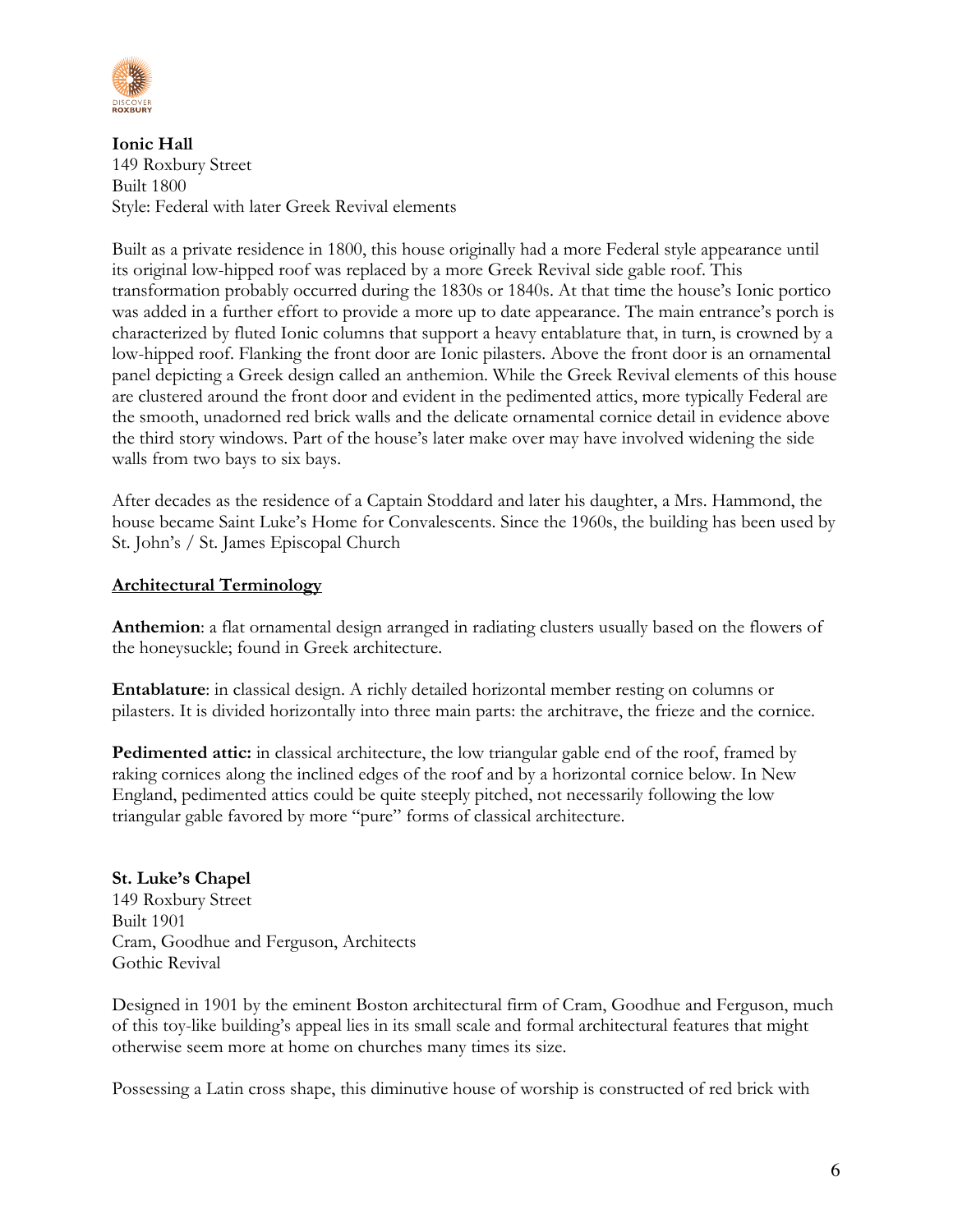

dressed limestone trim—as seen in the belt course, window enframents and buttresses' capstones. The main entrance is set within a pointed Gothic arch as are all windows of this building. The placement of the gothic arched windows set high on the walls allows light to enter the building from on high.

This charming ecclesiastical building is currently used for special occasions by St. John's/St. James Episcopal Church.

# **Architectural Terminology:**

**Belt course** A horizontal layer of building blocks such as bricks or stones extending the full length and thickness of a wall. Belt courses usually mark the transition from a basement to the first story.

**Buttresses:** An exterior mass of masonry bonded into a wall that it strengthens or supports.

**Latin cross plan**: a cross-shaped plan with one long and three short arms. Usually used to describe the ground plans of Roman Catholic and Protestant churches.

From St. Luke's Chapel cross Centre Street and turn right on to Putnam Street. We will walk by the Victorian era addition to the First Meeting House that is known as Putnam Chapel. Painted white to complement the meeting house, one needs to look closely to see elements such as door and window surrounds that identify Putnam Chapel (1879) as a Victorian era building. Victorian is an umbrella term that over arches numerous architectural styles popular during Victoria's reign: 1837-1901.

*Rounding the corner on to Bartlett Street we'll continue north to the intersection of Dudley and Bartlett Streets we'll consider the Cox Building and the Norfolk House.*

# **The Cox Building**

1-3 John Eliot Square Built: 1870 George D. Cox, builder and developer Style: Second Empire

Rehabilitated in 1984 by Historic Boston, Inc., the Cox Building was built in 1870 as an interesting and innovative example of a mixed-use commercial/residential building. The Cox building's central red brick and granite trimmed structural component originally contained stores and a hotel while the sides of the building encompass five luxury brownstone town houses.

In terms of style, the Cox building is a robust example of the Second Empire, an architectural mode that was typically employed in the design of high profile public buildings such as City Halls and Post Offices.

Sometimes designs for housing and commercial buildings achieved Second Empire categorization, moving beyond simple Italianate/Mansard classification into the Second Empire category of buildings that were unusually substantial, formal and ornate. The Second Empire style originated in Paris and was popular there from the late 1840s until the early 1870s.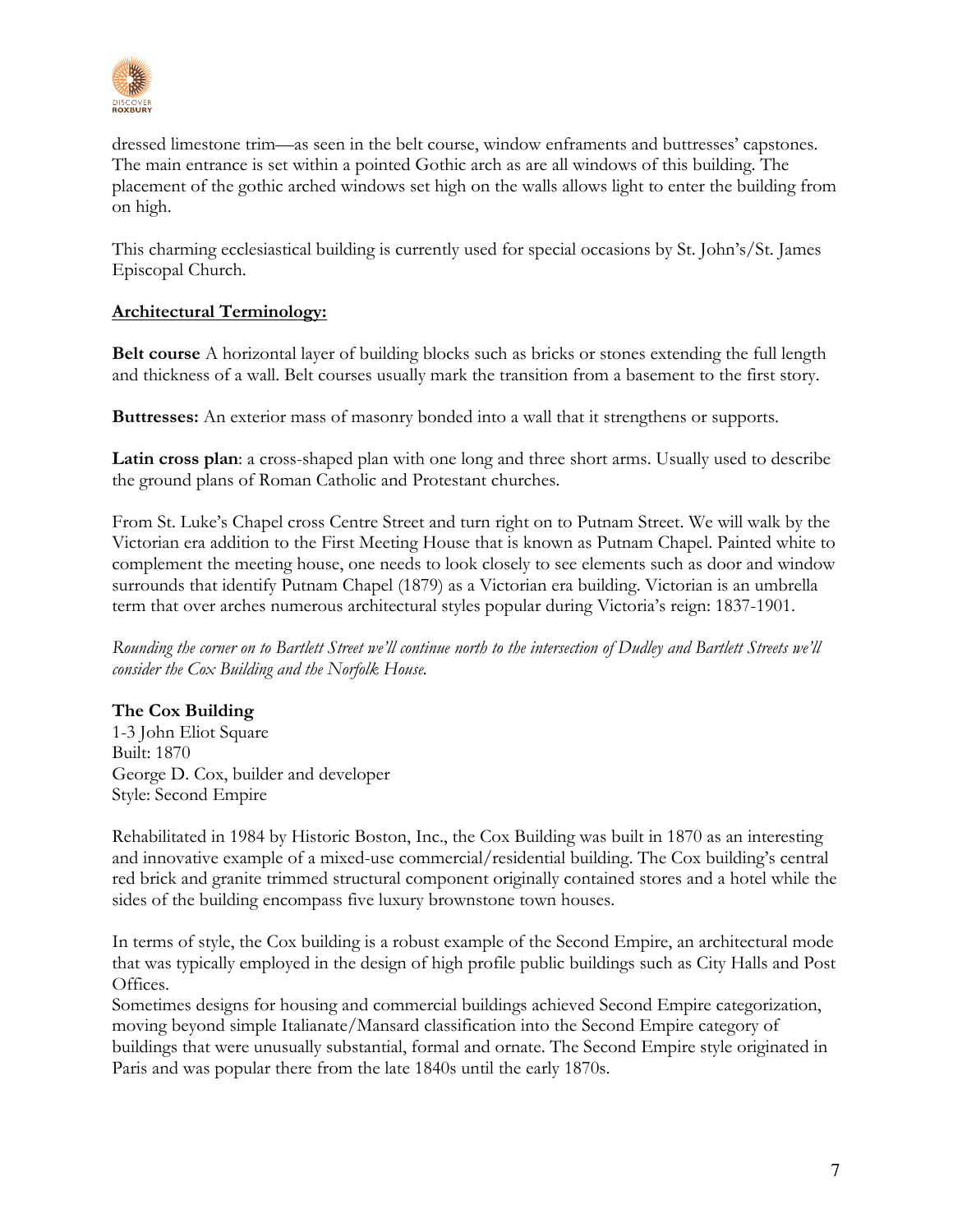

In Boston, the Old City Hall on School Street (1861-1863) was an early example of an important American public building designed in this style. The Second Empire style's popularity waned in this country during the 1870s and disappeared altogether by c. 1885.

The Cox building's predominant feature is the octagonal bay. Note the graceful cast iron storefront enframents of the first floor with their fluted Corinthian columns. The upper floors of the corner façade feature trim elements (i.e. window sills and lintels) made out of granite which is a dense stone that is very difficult to carve. Brownstone, on the other hand, is much easier to carve but does not hold up well over time because water collects in the pores of this material expands and contracts due to freezing and war temperatures causing the material to flake and fall apart. The Cox building is enclosed by a straight-sided mansard roof.

## **Architectural terminology**

**Brownstone**: Highly porous sedimentary rock that is the color of dark chocolate came into vogue for facing entire main facades during the mid 1840s. Although brownstone is easy to carve, it does not stand up to the harsh New England climate over time. Water gets into its pores—freezes and melts—causing cracks in the stone's surfaces.

**Cast iron:** Iron shaped by a molding process, generally strong in compression, but brittle in tension. The use of cast iron in industry and bridge construction came to the fore in England during the mid 1700s and was perfected in this country by James Bogardus of New York City around 1840.

**Corinthian**: The type of capital atop a column that is very leafy and ornate, characterized by acanthus leaves and small volutes or turned forms.

**Rope moldings**: The entrance's to the Cox building's residential units are set off by well carved rope moldings that appears with some frequency around the door ways of mid 19<sup>th</sup> century South End row houses.

Next we will turn our attention northward across the street to the Norfolk House.

**Norfolk House** 4-20 John Elliot Square 1853

This red brick hotel replaced an earlier wooden hotel of the 1820s. Symbolic of the transformation of Roxbury from a rural community to a rapidly developing suburban city, the Norfolk House is a rare surviving example of early Boston area hotel design. Boston pioneered the concept of the modern hotel at the Tremont House (late 1820s, next to the Granary Burying Ground, demolished, 1896) with its "check-in" lobby, individual rather than shared guest rooms as well as modern amenities such as indoor plumbing and gas lighting.

The great bulk of this long rectangular building dominates the west side of Eliot Square. Representing an early Boston area example of the Italian Renaissance Revival style, the inspiration for this type of design lies in the Renaissance palaces of the 1500s in Italian cities such as Florence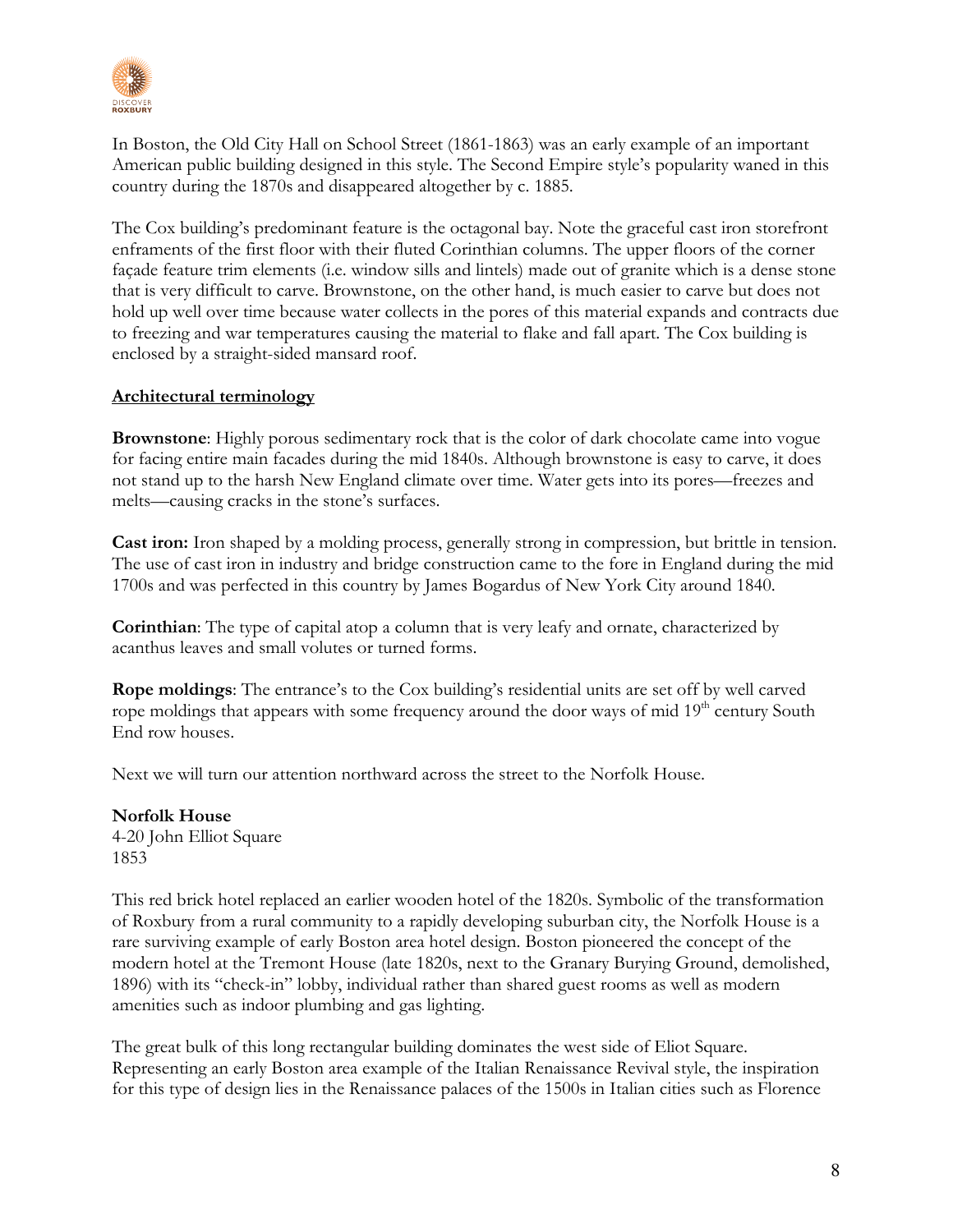

and Rome. As well-to-do people from the Boston area began to travel to Europe they saw first hand the beauty of these palaces and wanted to create buildings like these at home. In Boston, the first Italian Renaissance building was a combination museum and theatre on Tremont Street, next to the Kings Chapel Burying ground. Designed by Hammatt Billings c.1845 it had quite an impact on those who were more accustomed to seeing the less ornate facades of Greek Revival and Federal style buildings.

The Norfolk House has a balanced or symmetrical façade. This hotel's main entrance is dramatically set off by rusticated stone blocks. The entrance's arch features a prominent keystone. The main façade is flanked by storefronts that showcased fashions sold by the H.S. Lawrence & Company Clothing Store. The corners of the building are enlivened by raised blocky forms called quoins. These quoins are composed of individual bricks rather than stone. The windows of the second story are taller than those of the upper floors, suggesting that they originally illuminated formal public rooms. Our eyes are drawn to the center of the third story because three windows are set within shallow blind arches that belie a lingering interest in Federal style architecture on the part of the architect. Particularly noteworthy are is the corbelled cornice above the fifth story windows whose arches shelter the small arched windows of this floor.

# **Architectural Terminology**

**Keystone:** The central wedge shaped stone at the crown of an arch.

**Corbelled cornice**: Projecting bricks on the face of a wall that are sometimes stepped or form repeated arches for the sake of adding design interest at the point where the main body of a building meets the roof.

## **Spooner Lambert House**

64 Bartlett Street Built 1780-1782 Late Georgian

Built during the early 1780s, the Spooner Lambert House is a late example of the Georgian Revival. During the late 19<sup>th</sup> century it transitioned from private residence to The Ladies' Unity Club Home for Aged People. Memorably sited on a corner lot, its front yard is held in place by a rubblestone retaining wall. Granite posts mark the corners of the retaining wall. Like the Dillaway-Thomas House that was built thirty years earlier, this house has a balanced, symmetrical main façade with a center entrance flanked by pairs of windows. The rectangular main block measures 5-bays-by-twobays and is enclosed by a low-hipped roof. By c.1760, the hipped roof had begun to supplant the gambrel roof in wide spread use. The hipped roof became progressively less steeply pitched until, by 1790, it appears as almost flat in the houses of the new Federal style. At the narrow flat center of the roof is a small platform that is encircled by an ornamental wooden railing—this feature is sometimes called a widow's walk. Here, its encircling balustrade is more ornamental than practical. Flanking the widow's walk are substantial brick chimneys designed to be tall enough to keep sparks from setting the roof on fire.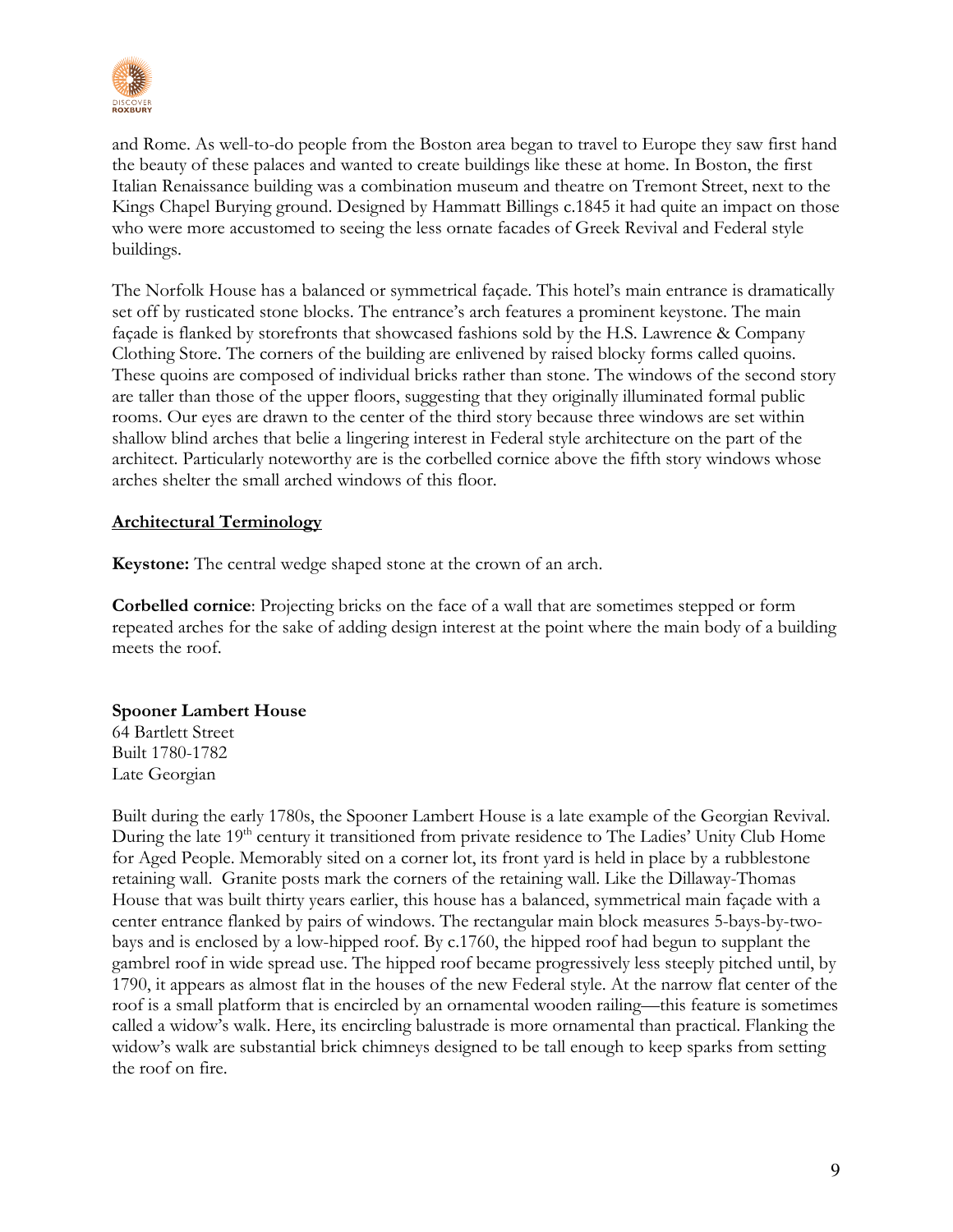

This house's form is noteworthy not just for the its well proportioned main block but for no less than five ells that project from three sides of the house. One of the rear ells may represent one of the first examples of a polygonal bay in New England.

As we have just seen at Ionic Hall, the front porch is not original but was added, probably around 1840. The wooden Ionic porch columns are fluted and rise to a flat roof. The roof is encircled by wooden railings. Corresponding to the three dimensional columns are Ionic pilasters that read visually as flattened columns.

# **Architectural Terminology**

**Ionic column**: A classical order distinguished by the shape of the capital, with a spiral scroll called a volute, on either side. Reportedly the distinctive shape of Ionic capitals was inspired by rams' horns

**Hipped roof** A roof with slopes on all four sides. The hips are the lines of meeting of the slopes at the corners.

**Widow's walk:** A small observation platform with a decorative railing around it, frequently found on the roofs of eighteenth and nineteenth century houses in coastal towns. These are popularly associated with seaman's families, but were also used to enjoy the view, even if not near the coast.

*After looking at the Spooner Lambert House we'll stroll along Dudley Street and turn left on to Highland Street. As we make our way up Highland away from John Eliot Square, we'll pass the charming Queen Anne town houses at 3 and 5 Highland Street (ca.1880). These picturesquely rendered row houses would look at home on the side streets of Boston's Back Bay neighborhood and belie the fact that urban masonry forms introduced to the neighborhood after the Civil War always took the form of Mansard row houses. Note the ornate terra cotta panel located to the right of the entrance to 3 Highland Street. Depicted on this panel are apples that are carved in high relief. Also noteworthy is this house's Flemish gable that was typical of the Queen Anne style's penchant for combining references borrowed from turn of the eighteenth century English and Dutch design—during the reign of Queen Anne. During the 1860s, the British architect Richard Norman Shaw brought the Queen Anne style to the world's attention and it began to catch on in America during the late 1870s.*

*Next we will continue to head west on Highland Street until we reach its intersection with Morley Street. Morley Street is a dead end way whose streetscapes derive interest from the forms and types of its buildings that stand at odd angles to each other. The result is an interesting visual dialogue that came about because of a c. early 1870s development of urban row houses that were constructed within a suburban environment. The developer of the row houses at the head of the dead end way or cul-de-sac must have thought he was starting a trend for the proliferation of masonry row houses in the Highlands—a trend that never came to pass. That this was the case has to do in part, because families who moved here continued to prefer single and multi family houses constructed of wood. Small, groups of brick row houses are, however, scattered about Mission Hill and Jamaica Plain as well as Roxbury but were never represented to the extent that they are in Boston's South End.*

*Another reason why Morley/Highland Streets looks the way it does is because of, a major house moving between 1899 and 1906. House moving in New England was fairly common in New England from Colonial times moving forward into the 20th century. If one could gather a large group of strong neighborhood men capable of jacking up a house off of its foundations then the next step was to roll tree trunks under the building. After accomplishing all that*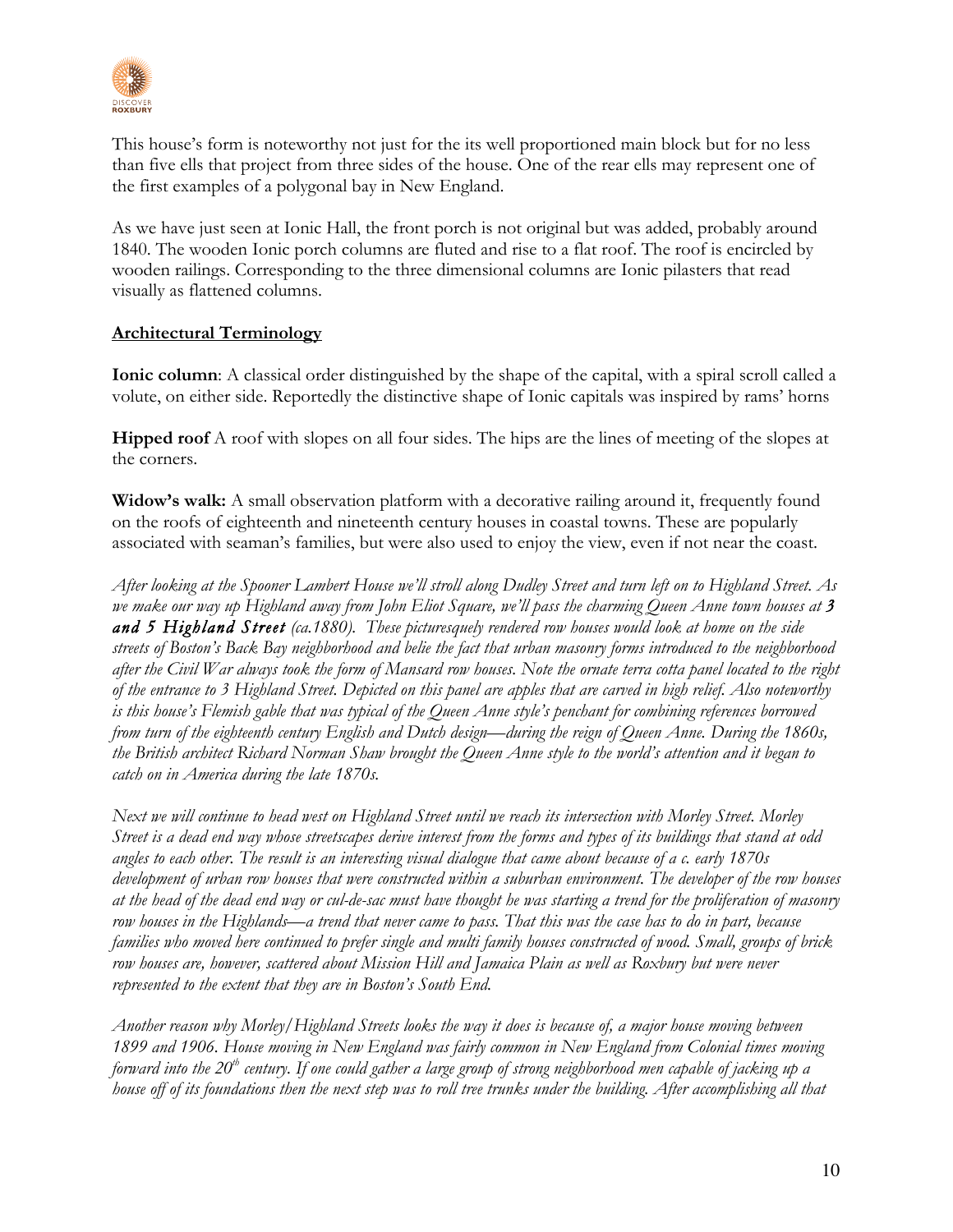

*then off the moving party would go with the house to the new house lot. Buildings as large as churches were moved in this fashion. In the case of the Hale House at 12 Morley Street the house movers didn't have far to go—literally to an undeveloped lot located just around the corner. By the early 1930s, the former Hale House lot on Highland became host to the chapel scale Trinity Lettish Evangelical Free Church that has been known as the Timothy Baptist Church since 1967. It is fun and instructive to see two very different forms design traditions at odd angles to each other as is evident in the monumental Classicism of the Hale House and the Gothicism of the Baptist Church, complete with pointed arched windows and buttressed walls.*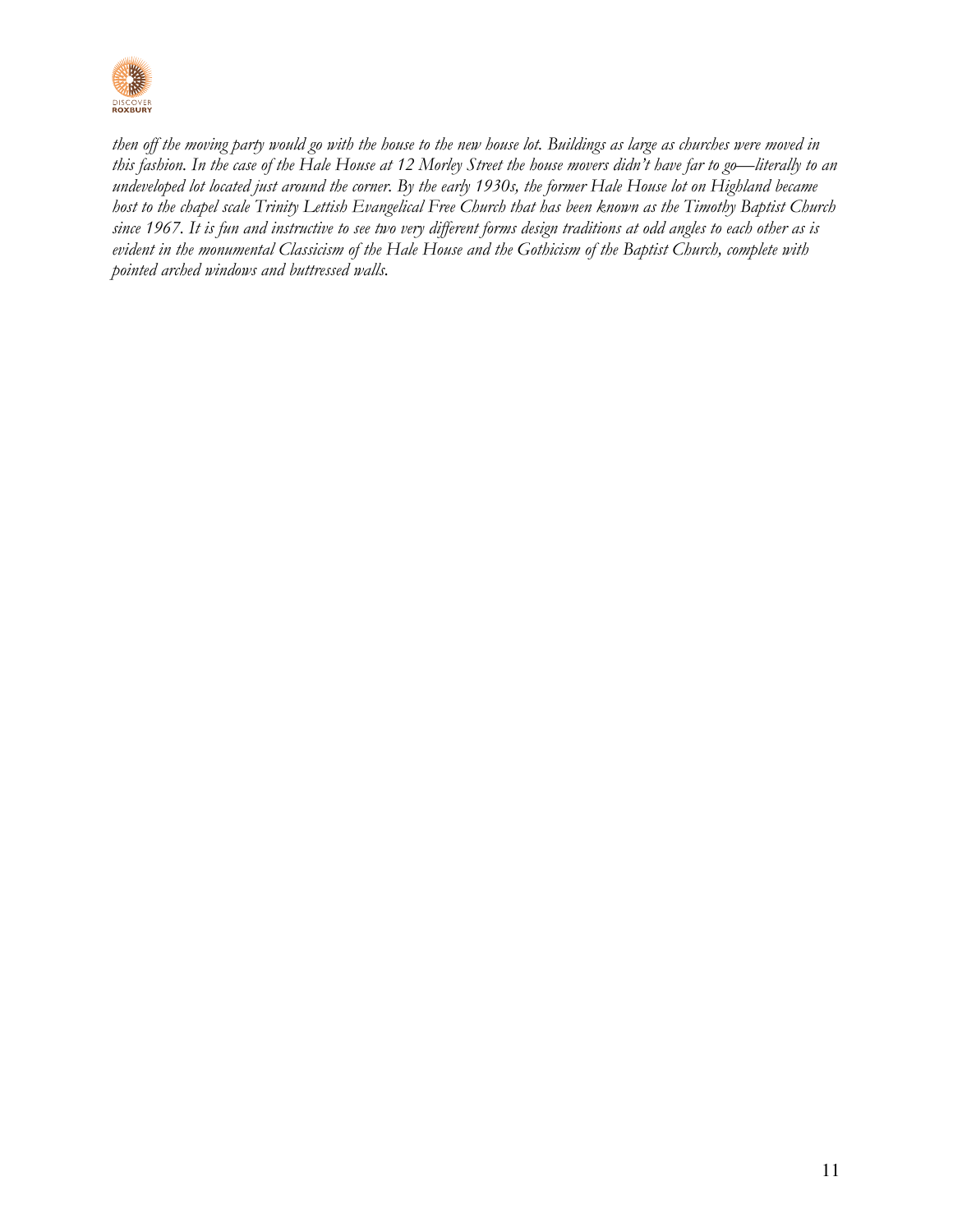

# **HIGHLAND STREET**

### **Edward Everett Hale House**

12 Morley Street 1835 Style: Greek Revival

The Hale House was built ca. 1835, providing evidence that by that time Roxbury was transitioning from a rural farming community to a suburban town that became host to mansion house estates. This house was originally located around the corner at 39 Highland Street. The house's most famous owner was Edward Everett Hale, Unitarian minister, author and statesman who lived here from 1869-1909.

Architecturally, the Hale House is a substantial and early Boston area example of a Greek Revival residence. The main facade is dominated by a monumental Ionic colonnade that is more typical of the mansions of the Deep South than New England. The columns rise to support a long rectangular horizontal component called an entablature. The entablature is crowned by a triangular pediment. Visually the portico is meant to recall the temples of ancient Greece such as the Parthenon in Athens.

The Greek Revival style captured the imaginations of Americans in part because of the archaeological findings being made by the British in Greece which were illustrated in books. Americans also identified with the Greek struggle for independence against their Turkish oppressors during the 1820s.

Looking behind the columns one notices the central placement of the generously proportioned front door which is set off by side lights containing four glass panes. The front door is surmounted by a multi-pane transom. Flanking the front door are tall windows that contain 6/9 wood sash. The double dormers visible on either side of the porch pediment may have been added in 1914 when the building was adapted for reuse as apartments.

#### **Architectural Terminology**

**Colonnade:** A series of freestanding or engaged columns supporting an entablature or simple beam.

**Sidelight**: A framed area of fixed glass alongside a door or window.

**Transom:** A narrow horizontal window unit, either fixed or movable, over a door. Sometimes called a transom light.

# **Timothy Baptist Church**

35 Highland Street 1932 Style: Gothic Revival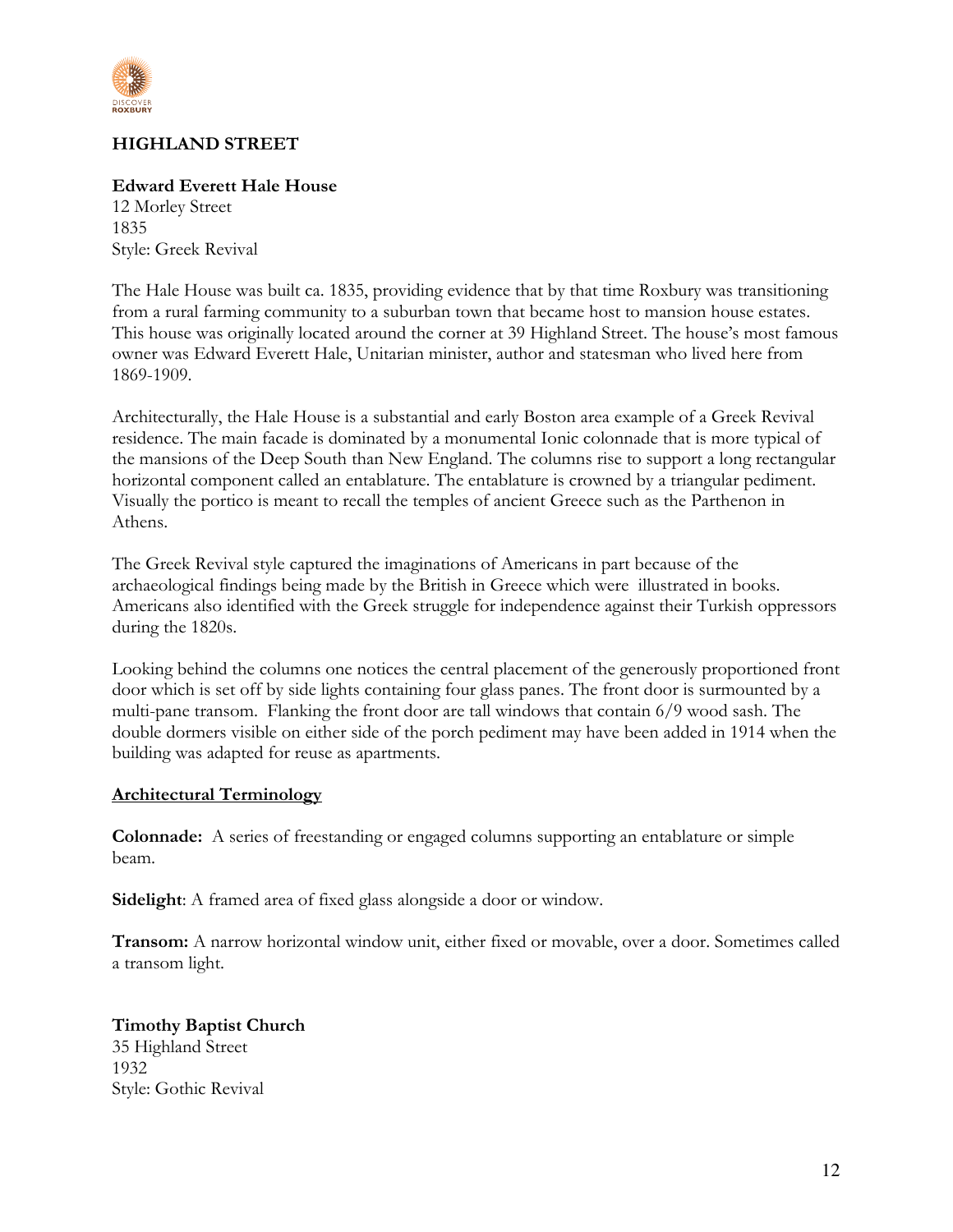

Originally built for a congregation whose members hailed from the Baltic nation of Latvia, this church like St. Luke's Chapel on Roxbury Street packs a lot of Gothic architectural detail on to a small chapel-scale church. Particularly pleasing is its straightforward rectangular form, contrasting red brick and white concrete trim elements and gable roof. Most of the interest in the main façade lies in its porch which is pierced by pointed keystone arches. The porch shelters front steps that leads to the front doors and is enclosed by a flat roof that is bordered by a low crenellated parapet. Directly above the porch's roof is a circular window—the one deviation from the building's celebration of the pointed arch window. The side walls are divided into \_\_bays by projections from the walls called buttresses.

# **Architectural Terminology**

**Crenellation**: A form of embellishment on a parapet consisting of indentations (crenels) alternating with solid blocks of wall (merlons).

**Lancet Arch:** An arch generally tall and sharply pointed, whose centers are farther apart than the width or span of the arch.

**Parapet:** A low wall at the edge of a roof, balcony or terrace, sometimes formed by the upward extension of the wall below.

*Continuing westward along Highland Street, we'll cross Cedar Street and head towards Alvah Kittredge Square. Plenty of seating in this out door "urban living room" makes this an ideal place to stop and talk about our surroundings. Like the intersection of Morley Street, Alvah Kittredge Square is surrounded by buildings that speak to the different stages of the Highlands' development. Served up for our consideration to the east is a group of five early 1870s row houses that address Kittredge Square on a diagonal (1-5 Alvah Kittredge Square). Characterized by high stoops (a New York City Dutch word for front steps), full length angled bay windows, door and window surrounds with incised lines and steep-sided mansard roofs. On the north side of the square is a lone wood frame mansard house of the late 1860s while on the south side of the square is a row of c. late 1890s multi-family buildings that share a single expansive façade. Here, much interest is derived from the repetition of arched door and window lintels.*

## **Alvah Kittredge Mansion**

Site of Roxbury Lower Fort 12 Linwood Street 1836

Like the Hale House on Morley Street, the Alvah Kittredge Mansion was moved—but in this case not very far from its original location. During the late 1800s it was turned 45 degrees to face Linwood Street where it lost its wings and distinctive landscaping as well as an unusual wooden observation tower (demolished) that was located behind this house. A vintage photograph in Jane Holtz Kay's *Lost Boston* shows the Kittredge mansion with no fewer than three contiguous side wings. Originally located between the main façade and Highland Street was a circular driveway that wrapped around a landscaped island that had a statue at its center. The important Boston architect Nathaniel J. Bradlee recognized the great beauty of this mansion's design. He owned and occupied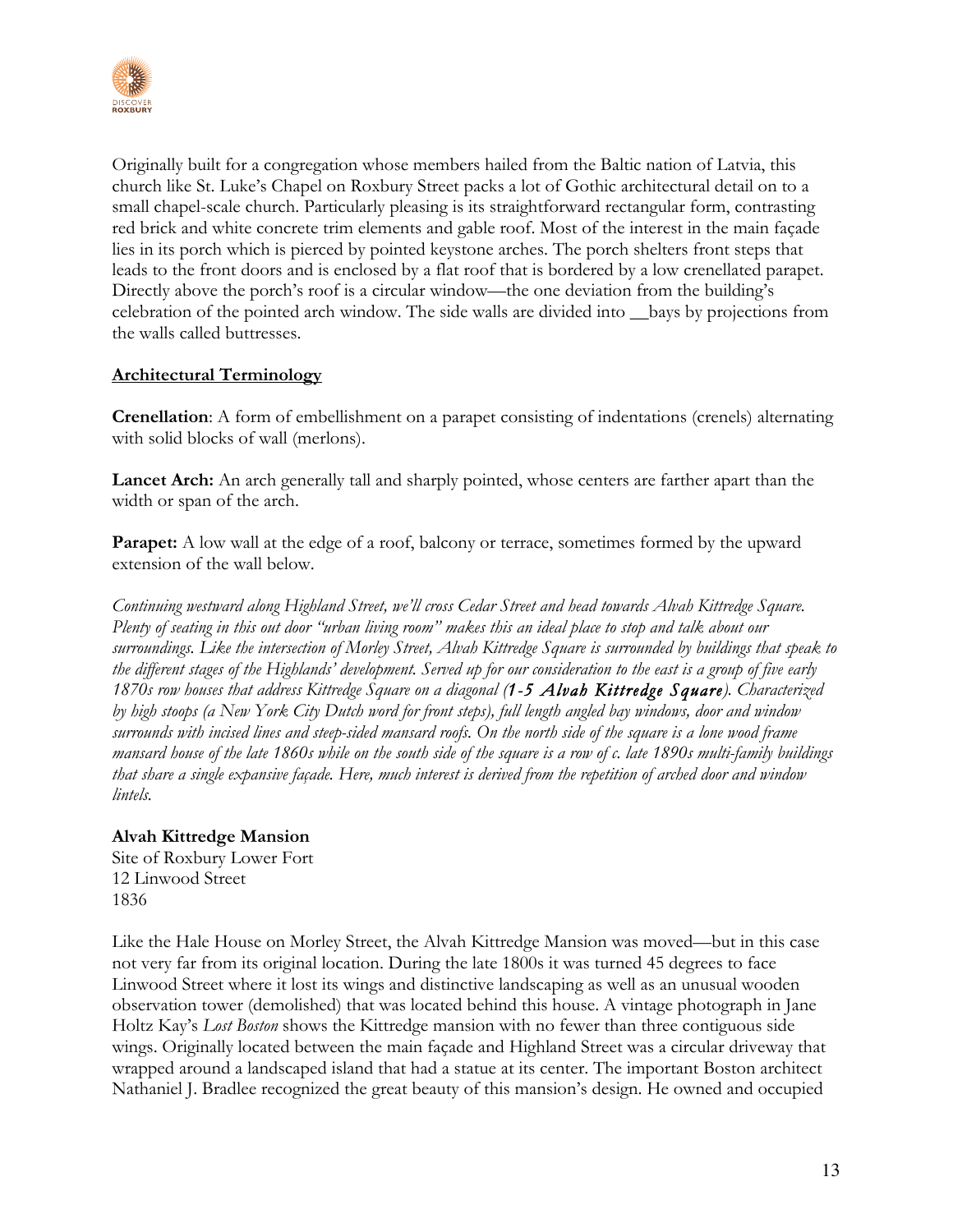

this house during the late 1800s.

The Kittredge Mansion is currently in poor condition but enough remains so that it could be brought back to a semblance of its original Greek Revival glory. Like the Hale House, the Kittredge place consists of a two-story rectangular box-like form whose main façade is dominated by a fluted Ionic columned portico. The columns rise two stories from a wooden platform to an entablature. Still visible at the center of the roof is the base of the house's original octagonal monitor. This lowslung structural feature had narrow rectangular windows on each of its sides. The monitor's roof was encircled by an ornamental railing that enclosed a flat roof.

The main façade is very balanced and symmetrical with a center entrance flanked by pairs of tall windows. The main façade is sheathed in flush boards that do not overlap in the manner of clapboards. Here, each board is laid flush one atop another—an effect that was considered desirable because from afar it suggested more expensive stone walls, The front door is flanked by side lights and a rectangular transom. The transom is set off by a bracketed door hood whose proportions are of interest because of a delicate, refined sensibility not always typical of the Greek Revival. The tall windows of the first floor probably originally had 6/9 double-hung sash—the lower sash could be pushed upwards so that one could make their way on to the porch from the formal rooms within.

# **Architectural Terminology**

**Flush boards**: Unlike clapboards flush which overlap each other, flush boards are a type of sheathing that are literally "flush" with boards located above and below. Flush boards were thought to suggest more expensive masonry materials—particularly when sand was mixed into the paint that was applied to these boards.

**Pedimented lintels:** Triangular structural member found in Greek Revival design that supports the wall over an opening such as a door or window.

**Roof monitor**: An extensive, low-slung feature on a roof that is typically enclosed by its own flat or shed roof. It may be located along one of the roof slopes or along the ridgeline and is usually pierced by a band of windows or vents.

*Returning to Highland Street, cross Cedar Street and continue westward to Fort Avenue. Here the street passes through rugged terrain that is tailor –made to be host to a picturesque carpenter's Gothic house such as 108 Highland Street. Across the street, perched atop a high rocky ledge are the buildings of St. Margaret's Convent.*

# **William Lloyd Garrison House (Rockledge)**

17 Highland Park Street (Main façade overlooks Highland Street) Built 1854 Style: Italianate

Built for druggist Joseph W. Hunnewell, the second owner was none other than the great abolitionist William Lloyd Garrison. Looking up at this house from Highland Street it is not hard to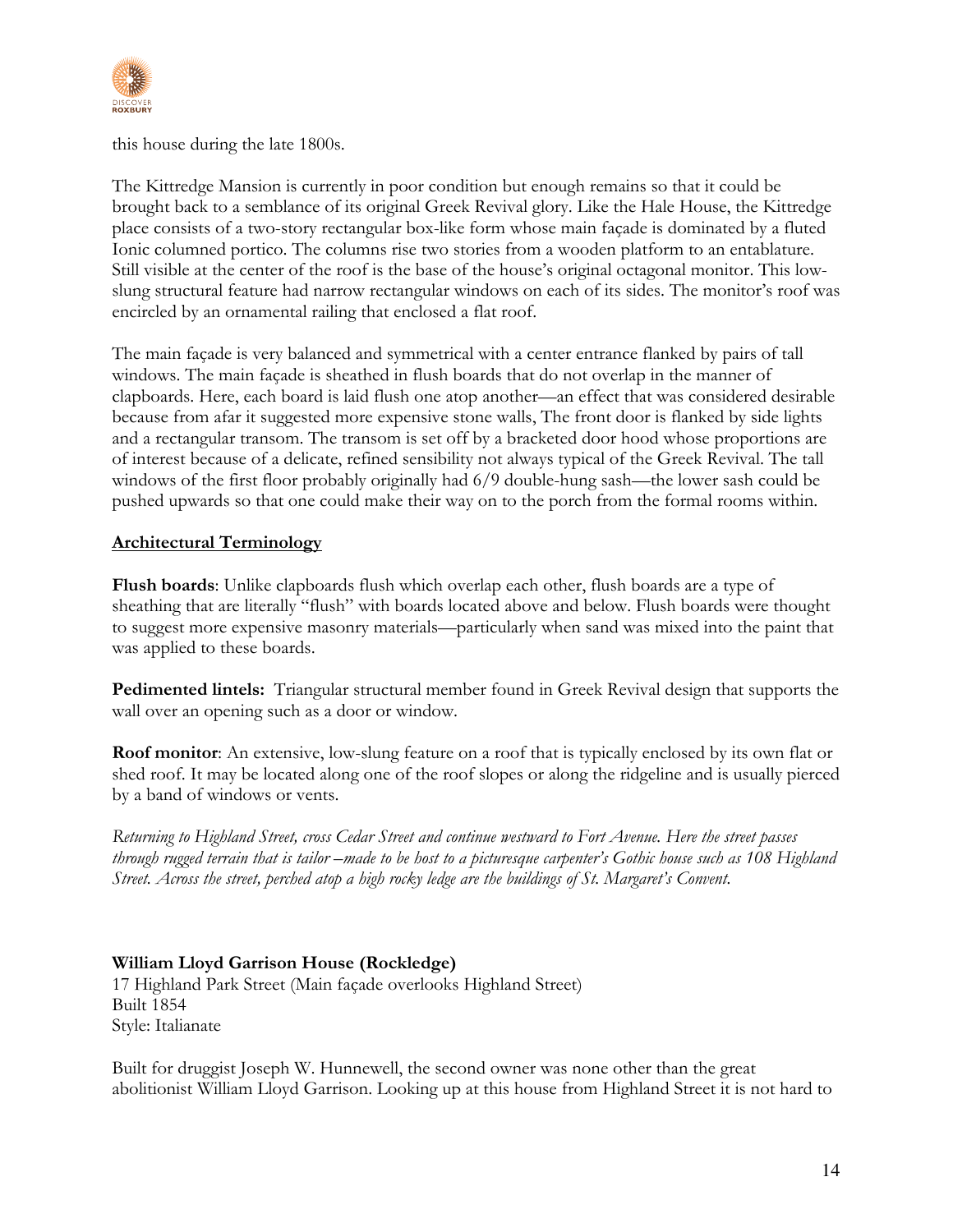

imagine Garrison, the editor of the famous anti slavery newspaper, the Liberator, sitting out on the houses south porch reading a book and enjoying cool breezes afforded by the house's elevated terrain. Few houses in the Boston area possess a surrounding landscape as dramatic as Garrison's House. Viewed from Highland Street, the house is perched high on a huge outcropping of Roxbury puddingstone. Between the iron fence bordering Highland Street and the ledge is a long rectangular lawn. Behind the house is the Olmsted Park containing the Gothic Revival Cochituate Stand Pipe. Measuring three-bays-by-two-bays, this house has a highly symmetrical main façade. Here the main entrance is set off by sidelights that culminate in round arches. The front door is also crowned by a molded round arch. What the pointed or lancet arch window is the Gothic Revival buildings the round arch is one of the identifying features of the Italianate style. The front door opens on to a full-length front porch whose roof is supported by paired posts. The porch roof supports a polygonal oriel of substantial proportions. The corners of the house are accented by scored blocks called quoins. The house is enclosed by a gable roof with deep-bracketed eaves. Rising from the roof are a pair of gable-roofed dormers whose side walls are ornamented with saw cut scrolls. Rockledge is part of a complex that now home to St. Margaret 's Convent and the DeBlois Conference Center.

# **Architectural Terminology**

**Polygonal oriel:** Angled bay projecting from an upper floor.

**Quoin**: One of the bricks or stones laid in alternating directions, which bond and form the exterior corner of the building. Sometimes quoins are simulated in wood and stucco.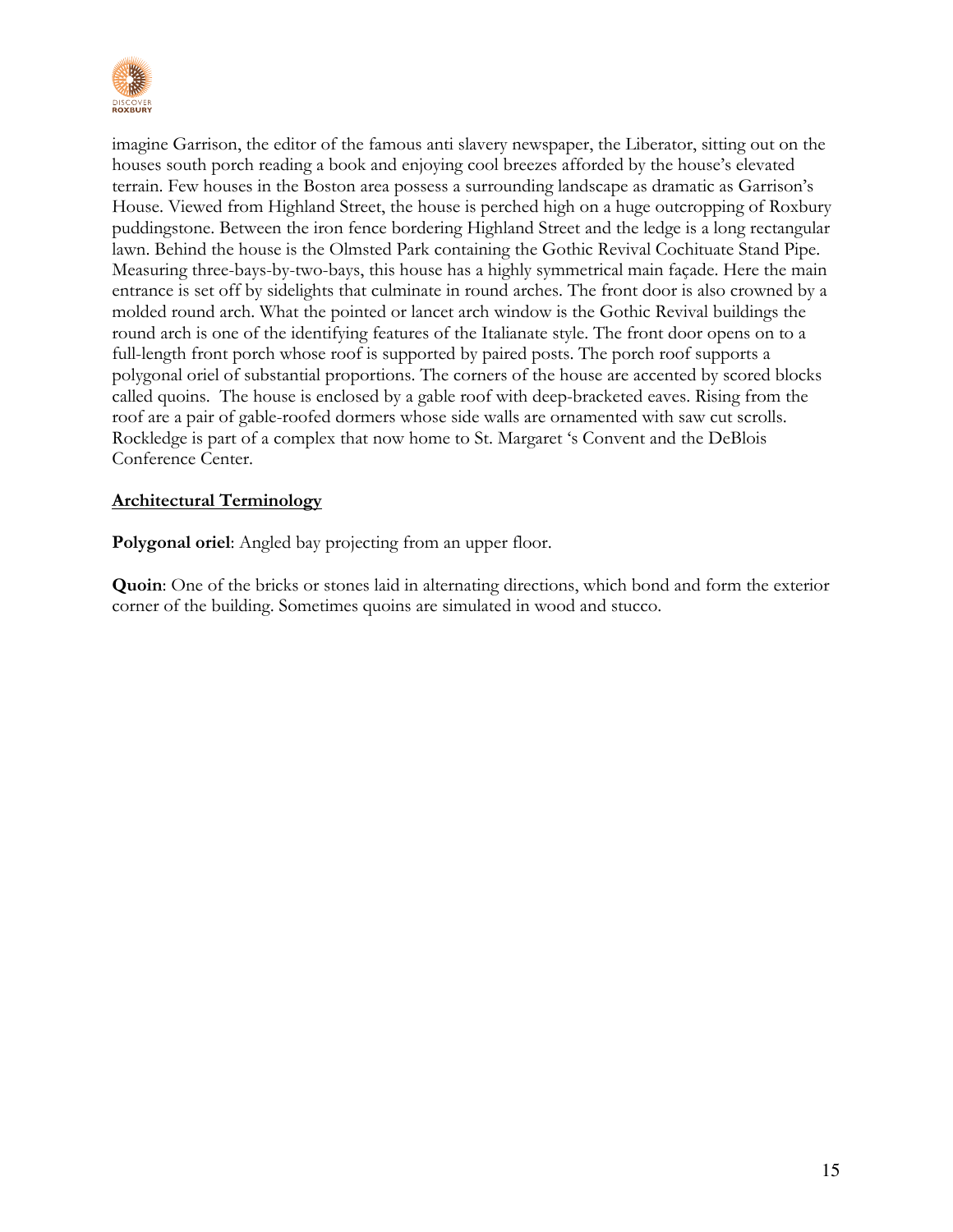

# **HIGHLAND PARK**

## **The Cochituate Stand Pipe**

Fort Avenue, Centre and Beech Glen 1869 N.J. Bradlee, Architect Style: Gothic Revival

The Cochituate Stand Pipe was built in 1869 on Fort Hill to store water and pump it to houses in Roxbury. The architect, Nathaniel J. Bradlee is variously listed as a resident of the South End and Roxbury and reportedly lived in the Alvah Kittredge Mansion from 187\_ to 1896. Bradlee' work included the Unitarian Church at Monumet Square. Jamaica Plain (1853), houses on the Lawrence estate in eastern Brookline (1850s) and numerous commercial buildings in down town Boston.

The stand pipe calls attention to the fact that it rises from the site of an important Revolutionary War fortification—the Roxbury High Fort that was a "strong earthwork" planned by Henry Knox and Josiah Waters and erected by the American Army in June, 1776. The park that surrounds the stand pipe dates to 1895 and represents a late work by the great American landscape architect Frederick Law Olmsted.

The Boston area has numerous iconic hill top monuments. The Egyptian Revival obelisk called the Bunker Hill Monument (1825-1842) in Charlestown perhaps comes most readily to mind. Another hill top monument can actually be seen from Elliot Square—the Dorchester Hights monument that takes the form of a gleaming white marble church steeple.

The exterior of this cylindrical Gothic Revival structure is constructed of brick with a granite cornice.

At the base of the tower is an octagonal structure with steeply pitched gable roofs at each end. The walls at the top of the tower are pierced by lancet windows. The structure is capped by a pointed steeple with a cast iron finial. The tower looks like a remnant of a much larger castle that one might find in the Bavarian Alps or in Disneyland's Magic Kingdoms.

*After enjoying panoramic views afforded by the stand pipe's park we'll cross Fort Avenue and zigzag down to Centre Street via the L-shaped street called Highland Park. We'll admire the c.1870s carriage house that is part of St. Margaret's Episcopal Convent. Ornamental brickwork is one of the aspects of this structure that makes it so appealing. Here, raised, segmental arched lintels of doors and windows are connected to each other by lintel courses composed of angled bricks. In addition to the lintel course, a continuous band of angled bricks is in evidence beneath the roof eaves. At the center of the main façade is a carriage entrance that is surmounted by what was originally a hayloft door. The building is crowned by a slate shingle-sheathed Mansard roof.*

*Continuing north down Highland Park we'll see more evidence of an urban sensibility attempting to assert itself during the 1870s in the form of brick row houses on the west side of the street while the east side maintained its suburban character in the form of wooden Italianate houses of interest for their forms and carved wooden elements.*

*Before reaching the intersection of Fort Avenue, Cedar Street and Centre Street we'll pause on Fort Avenue to look down on the trio of originally identical Greek Revival houses that were built around 1850 as an upscale tract*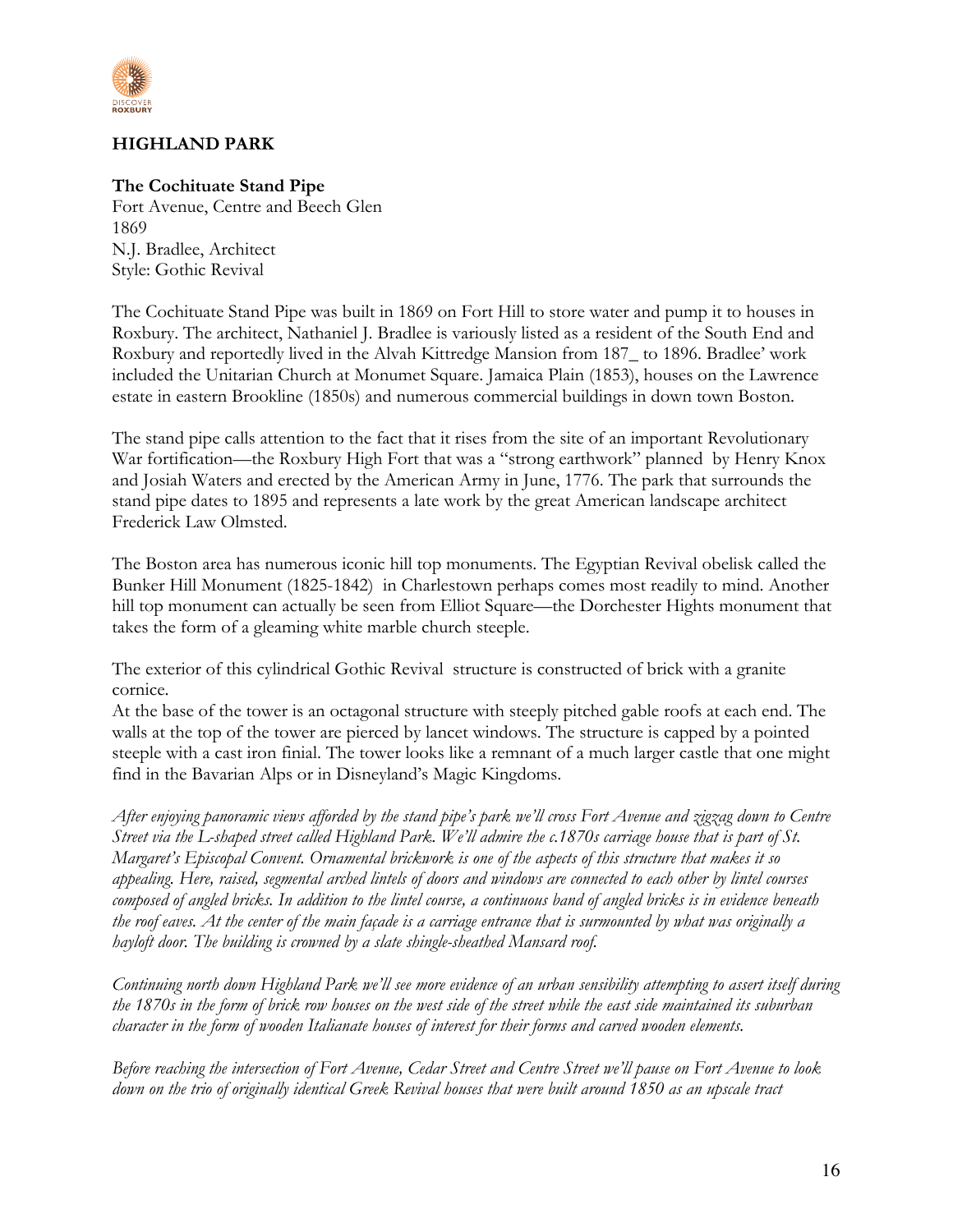

*development. Numbered 111, 121 and 123 Centre street, these generously proportioned wood frame residences stand with three-bay end gables to the street. Each of their main facades is enlivened by broad pilasters that strike stately, dignified notes. The position of their front doors suggests a side hall interior plan that corresponds with double parlors.123 Centre Street is the house that is the most intact.*

*Continuing eastward on Centre Street we'll see more evidence of Roxbury Highlands as an early rural romantic suburb of Boston.*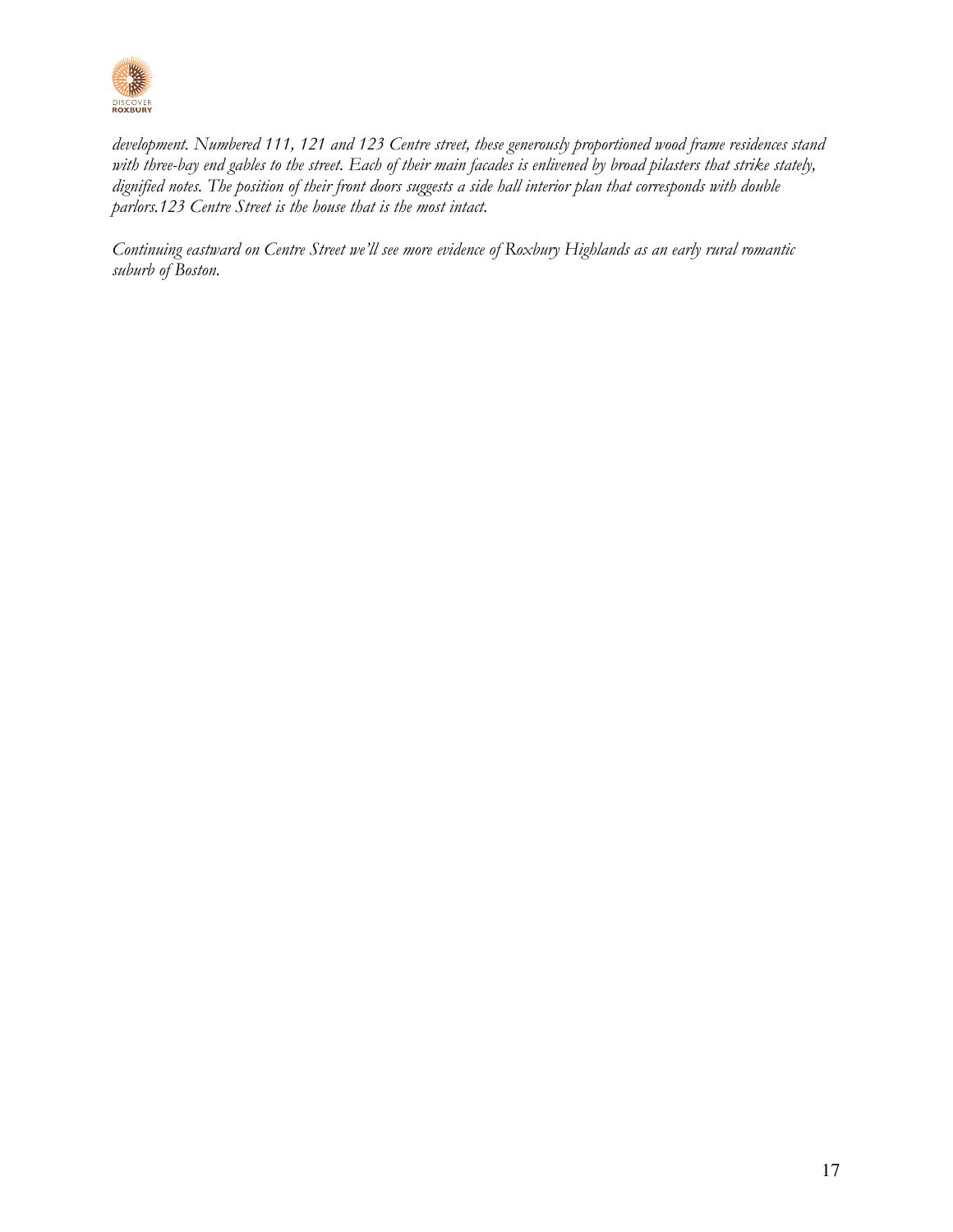

# **CENTRE STREET**

## **James P. Flint House**

64 Centre Street 1845 James Haycock, housewright (attributed)

The James P. Flint House is noteworthy for its memorable combination of memorable siting and highly unique design. This architectural gem is essentially a cottage with a highly sophisticated design. Approaching this residence from the west one notices that it is situated on the side of a steep grassy knoll, its front yard held in place by a retaining wall composed of Roxbury puddingstone. Bordering a great bend in Centre Street, an ancient thoroughfare, the house and its parcel symbolize rural Roxbury on the verge of suburbanization in the 1840s.

Little is known of its likely housewright James Haycock who died in Sacremento, California in 1850. Either Haycock or his clients Boston merchant James P. Flint and his wife, Ann were familiar with English Regency design, The Regency style was England's version of America's Greek Revival—the English version typically was known for pilasters of much greater width than those of America as well as more profuse ornamentation in the form of panels and leafy, heavily carved brackets.

Much of the Flint House's architectural interest lies on its street-facing gable. Here, a truncated gable projects over the front porch and is supported by Ionic columns. The columns rise to meet an unusually broad entablature which is also in keeping with the Regency interest if generous proportions.

The front door features narrow multi-pane sidelights and the two windows to the right of the front door are taller than standard size. The unique aspect of this house is the truncated gable where four wooden piers are ranged across its face—from the corners as well as flanking center windows. Above these attic windows is an ornamental panel. The edges of the house are accented by corner boards—the corner boards, columns and piers of the front gable are vertical elements that imbue what is essentially a modest cottage with the stateliness of a residence three or four times its size.

Next door to the Flint House is a second, more substantial two-story house at 60 Centre Street that is also noteworthy for its Regency stylistic flourishes including wide corner and center façade pilasters and a recessed entrance porch.

#### **Architectural Terminology**

**Regency**: The style of English architecture that was popular between the 1790s and 1830s. Regency style is perhaps best expressed in America in Savannah Georgia as seen in the houses of William Jay that date to around 1820, In New England, the Regency's influence arrives late and is brief, being mostly expressed during the 1840s. Regency design relies heavily on a combination of neo classical forms and picturesque character,

**Roxbury puddingstone:** A dense sedimentary rock that is less porous than brownstone and holds up fairly well under harsh weather conditions. Essentially a ledge stone typically seen in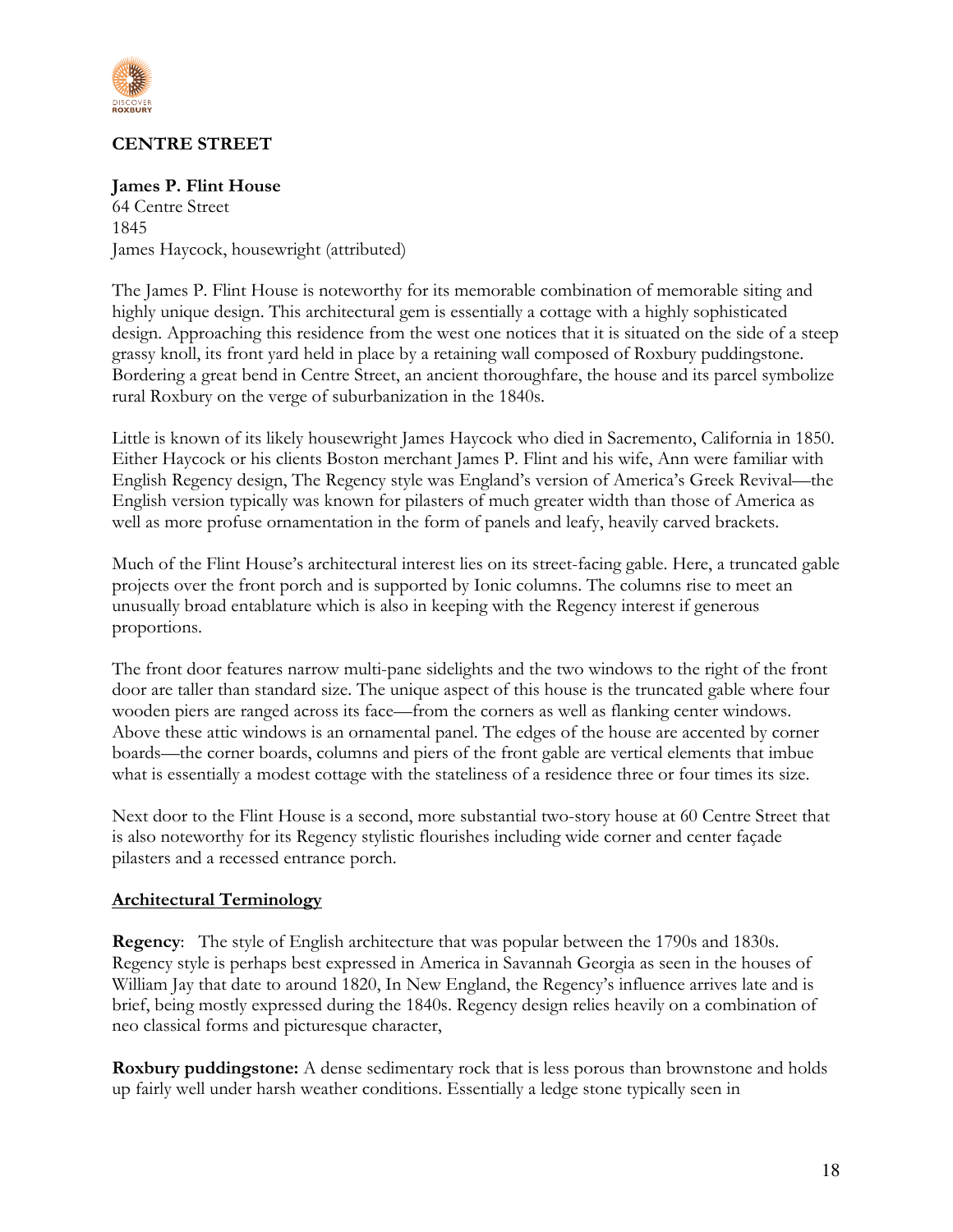

outcroppings in Boston neighborhoods such as the Highlands, Jamaica Plain and especially Mission Hill. Local people thought the stone 's color was reminiscent of butterscotch pudding. Roxbury puddingstone was used to build retaining walls, house foundations and here and there facing material for first stories. Several modest rows of houses bordering and near Mission Hill's Parker Street are composed of this material.

# **The John Roessle House**

47 Centre Street 1867

47 Centre Street is the house that lager beer built. Lager is a German word meaning to store, to age. Lager beer was known for its "effervescence, tang, and lighter, less-bitter-than-ale taste. The honor of brewing the first lager in Massachusetts, and-for that matter—the first in all of New England goes to John Roessle who erected a small brew house in Roxbury in 1846. By 1879, six years before his death, he was among the top brewers in Boston. Indeed, in that year, the 42,800 barrels of beer that rolled out of his brewery made him the third largest producer of beer behind only Boston Beer Company and Suffolk Brewing Company. John Roessle was the owner of the Roessle Brewery at 1250 Columbus Avenue that was actively producing lager beer from 1846 until Prohibition temporarily put an end to legal purchase of alcohol. After Prohibition was repealed by Congress in 1932, Roessele Beer resumed production in 1933 until it finally closed in 1951.

Although altered it is possible to understand this building stylistically based on its form and roof configuration. Here, Italianate features such as sawcut brackets at the roof eaves and the monumental cupola are blended with the Mansard style. The cupola is pierced by typically Italianate arched windows and exhibits a dentil course beneath its eaves. A very similar cupola that once crowned a Roxbury mansion may be seen on the plaza in front of The Boston Center for the Arts on Tremont Street, near Clarendon Street—this cupola has been pressed into service as a bank machine, community bulletin board and refreshment stand. According to the first director of the BCA, he was on the lookout for some iconic structure to serve as a logo for his evolving arts complex. He received a call from a wrecking company early one morning. The wrecker knew the director was on the look out for such a structure, told him the availability of the cupola and the next thing the director knew it appeared in a flat bed truck on Tremont Street where it was subsequently installed in front of the arts complex.

At the Roessle House, the mansard or modern French roof bristles with segmental headed dormers and has a profile that is somewhere between bell cast and straight sided. The mansard roof is crowned by a hip roof. The hip-on-mansard roof became popular after 1865 as a way to provide more head room.

## **Architectural Terminology**

**Bell cast profile:** The mansard roof was introduced to the Boston area in 1847 at the Deacon Mansion that once stood at the corner of West Concord Street and Washington Street in the South End. Named for the late 1600s French architect Jean Mansart, the early Boston mansards were low-